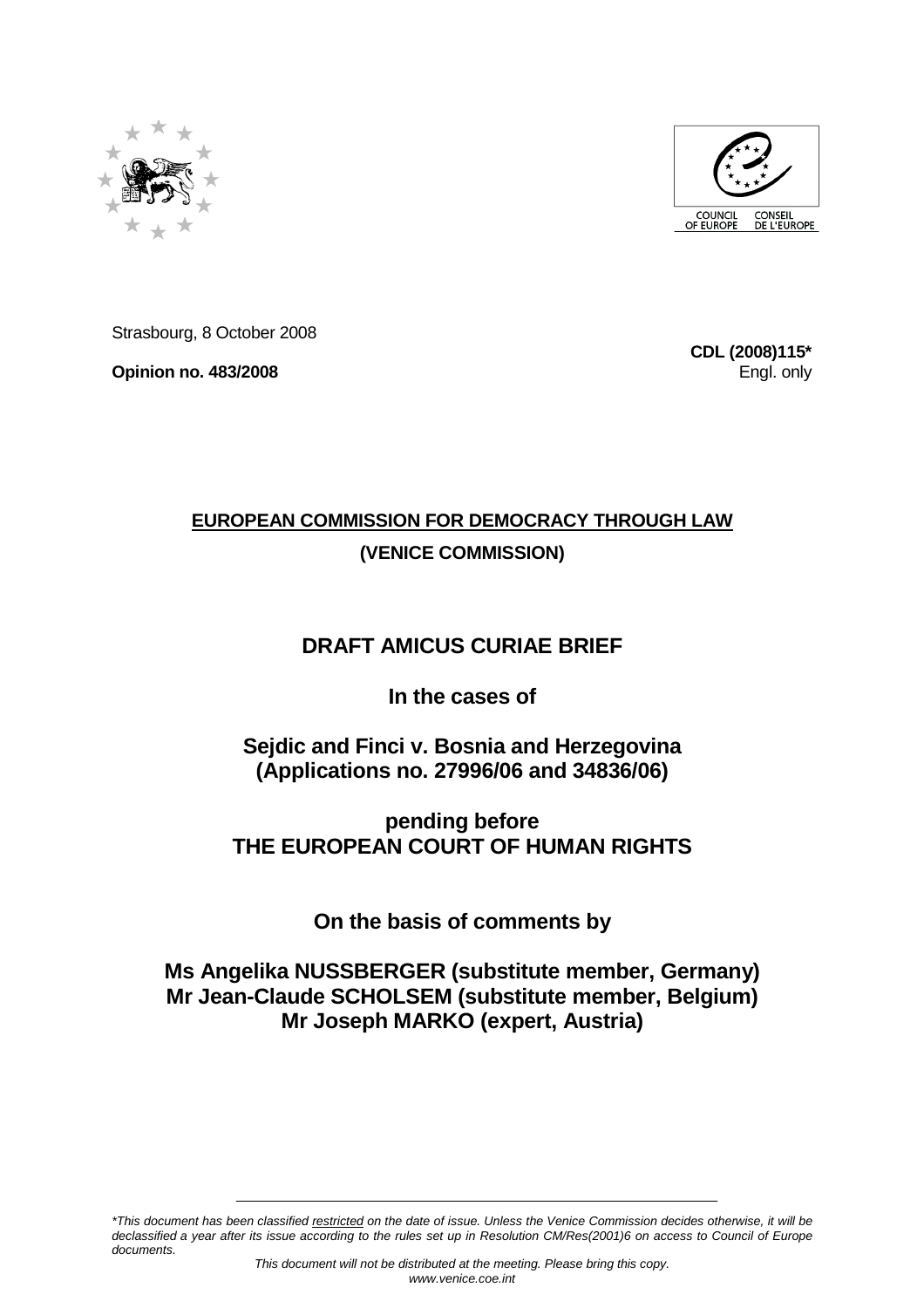### I. Introduction

1. On 29 May 2008, the Venice Commission sought leave to intervene as a third party in the proceedings before the European Court of Human Rights (hereinafter: the Court, or ECtHR) in the cases of Sejdić v. Bosnia-Herzegovina and Finci v. Bosnia- Herzegovina (applications no.27996/06 and 34836/06).

2. These cases are undoubtedly of major importance. The alleged discrimination stems directly from the constitutional provisions of B-H, which is the fruit of the Dayton Peace Accords of 1995 that ended a bloody civil war in the country. The Constitutional court of B-H has recently been called upon assessing whether this text is still valid, and has concluded that it is.*<sup>1</sup>*

3. The Venice Commission has been closely following the political and legal developments in B-H since 1994. Since then, the Commission has drafted more than one hundred reports and opinions<sup>2</sup>. Among these, the opinion "on the Constitutional Situation in Bosnia Herzegovina and the Powers of the High Representative<sup>33</sup> is of particular importance. Chapter V of this opinion is almost entirely devoted to the problem of the compatibility of the constitution of Bosnia and Herzegovina with the European Convention on Human Rights. More recently, the Commission was asked to assess certain draft constitutional amendments which failed to be adopted but aimed inter alia at reducing if not eliminating the discriminatory treatments which are now the object of the applications to the European Court of Human Rights at issue<sup>4</sup>.

4. On 13 June 2008, the Commission was informed that the President of the relevant Chamber of the Fourth Section of the Court granted such leave.

5. The present amicus curiae brief was prepared on the basis of comments by Ms Angelika Nussberger, Mr Jean-Claude Scholsem and Mr Joseph Marko, and was adopted by the Commission at its … Plenary Session (Venice, …).

II. The issues raised

6. The central issue in both the case Sejdić v. Bosnia-Herzegovina and in Finci v. Bosnia-Herzegovina is the question of whether the provisions of the Constitution of Bosnia and Herzegovina and the corresponding regulations in the Electoral Code of Bosnia-Herzegovina preventing persons not belonging to one of the three constituent peoples from standing for election to the Presidency and the House of Peoples of the Parliamentary Assembly of Bosnia and Herzegovina comply with Article 14 of the European Convention on Human Rights, read in conjunction with Article 3 of Protocol No. 1 to the Convention and / or Article 1 of Protocol No. 12 to the Convention<sup>5</sup>.

 $\overline{a}$ <sup>1</sup> Decision of the Consitutional Court of BiH, AP-2678/06 of 29 September 2006, 18 to 22.

<sup>&</sup>lt;sup>2</sup> These are accessible on the Commission's website: **www.venice.coe.int.** 

 $^3$  CDL-AD (2005)004

<sup>&</sup>lt;sup>4</sup> Preliminary opinion on the draft amendements to the Constitution of Bosnia and Herzegovina), CDL (2006)027.

 $<sup>5</sup>$  The questions of the admissibility of the complaints and of a possible violation of Article 3 and Article 13 ECHR</sup> will not be addressed.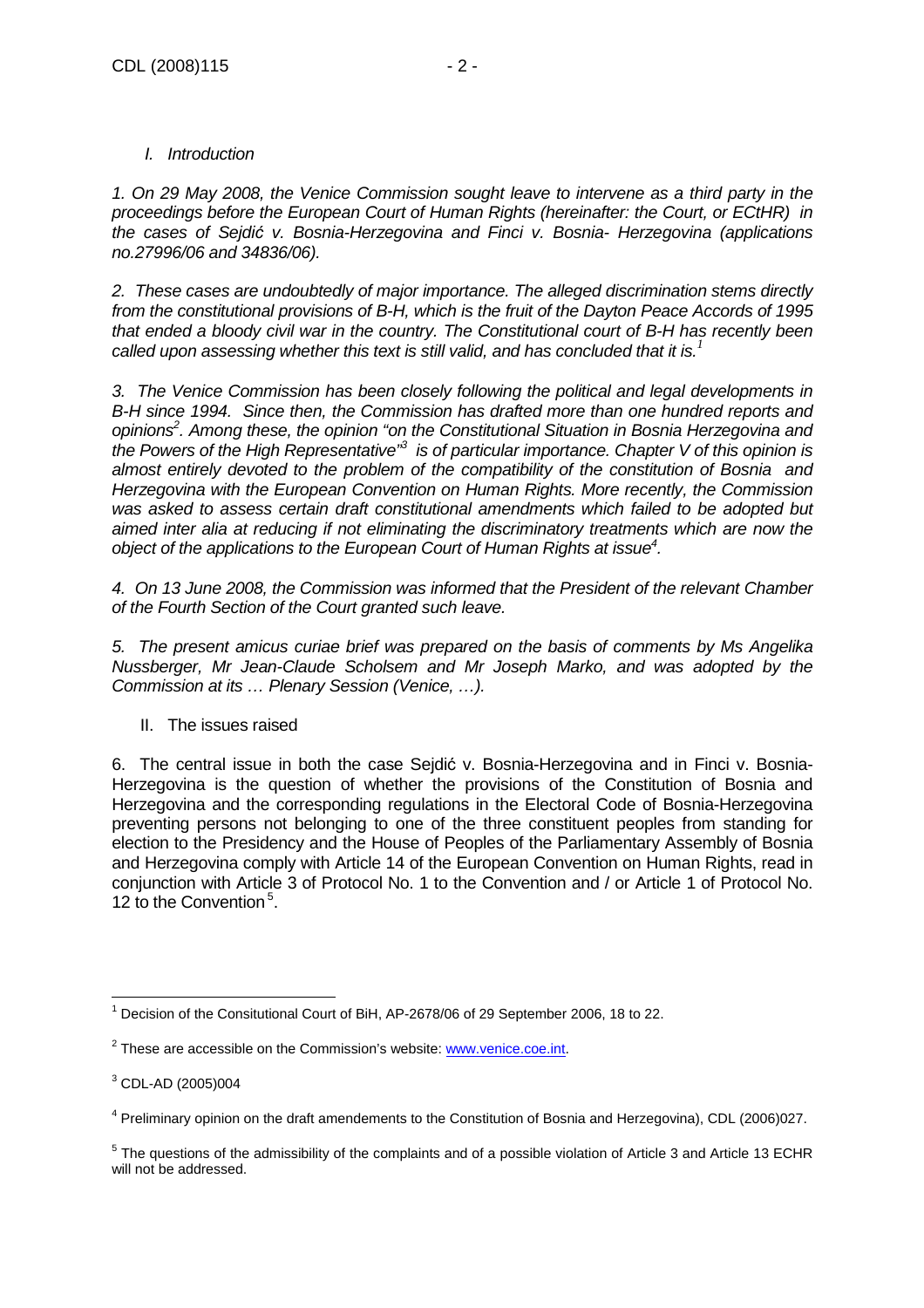#### III. The Constitutional System of Ethnic Representation and Veto Powers

7. With the conclusion of the General Framework Agreement on Peace 1995 in Dayton and Paris, the legal continuity of the state Bosnia and Herzegovina was affirmed with, however, a different territorial arrangement. The Federation of Bosnia and Herzegovina (FBiH), which had been created in April 1994 in order to stop the war between Muslims/Bosniacs and Croats, as well as the political entity "Republika Srpska" (RS), which had violently seceded in 1992 from the internationally recognized Republic of Bosnia and Herzegovina, were recognized as "Entities" of BiH in Article 1 of the Constitution of BiH, laid out in Annex 4 of the GFAP. This Constitution also introduced a system of ethnic representation and veto powers on behalf of the so-called "constituent peoples", i.e. Bosniacs, Serbs and Croats. This "institutionalization" of ethnicity was introduced in the bi-cameral parliamentary system, in particular for the "second" chamber, the House of Peoples, and the three member Presidency of BiH. Thus, Article IV, paragraph 1 DC prescribes that the House of Peoples has to be composed of 5 Bosniacs, 5 Croats and 5 Serbs to be selected by the respective Bosniac and Croat caucuses in the House of Peoples of the Federation Parliament, whereas the Serb delegates have to be selected by the National Assembly of Republika Sprska (RS). Article V then prescribes that the Presidency shall be composed of 1 Bosniac and 1 Croat to be directly elected from the territory of the FBiH, and 1 Serb to be directly elected from the territory of RS.

8. With regard to decision-making processes, the respective provisions of the Constitution allow also for so-called "vital national interest" veto mechanisms in both the Presidency and the Parliamentary Assembly. Article V. (c) requires the members of the Presidency to achieve consensus whenever possible. If a consensus cannot be achieved and two members overrule the third one, this member, according to sub-paragraph d) has a right to declare this decision to be destructive of the vital national interest of the Entity from the territory from which he has been elected. If such a veto is confirmed by a two-thirds vote either of the Croat or Bosniac delegates in the House of Peoples of FBiH or the RS National Assembly representatives, the Presidenty Decision cannot take effect. Such a "vital national interest" veto can also be invoked in the parliamentary process in the House of Peoples of the Parliamentary Assembly of BiH by the majority of the Bosniac, Croat, or Serb delegates. If a compromise cannot be found in a Joint Commission the matter has to be referred to the Constitutional Court which shall decide in an expedited procedure.

9. The ethnic representation and privilege of constituent peoples, i.e. Bosniacs, Croats and Serbs, in the composition of the parliamentary and executive institutions and decision-making processes leads to a double exclusion: first, all Serbs who reside on the territory of FBiH as well as all Croats and Bosniacs who reside on the territory of RS are excluded from the right to stand as candidates for the Presidenty elections. Second, all "Others" who do not identify themselves as members of these constituent peoples are also excluded from the right to stand as candidates in the elections for both bodies referred to. Thus, a member of one of the 23 legally recognized national minorities or a person with the background of a "mixed marriage" who does not want to identify himself as exlusively Bosniac, Croat or Serb or a person who refuses to identify himself for whatever reason is prohibited by the Constitution and the Election Law to run in the elections for these bodies.

#### IV. The case-law of the Constitutional Court of B-H

10. The exclusion of so-called "Others" has already been brought before the Constitutional Court of BiH for judicial review. In case U 5/04, 27 January 2006, then President S. Tihić had contested the constitutional provisions referred to above before the Constitutional Court in an "abstract" review procedure claiming that these provisions violate Article 3 Protocol Nr. 1 and Article 14 ECHR as well as Article 5 ICERD which is, according to Annex 1 to the Constitution, directly applicable in BiH. The Constitutional Court declared the request, however, inadmissible.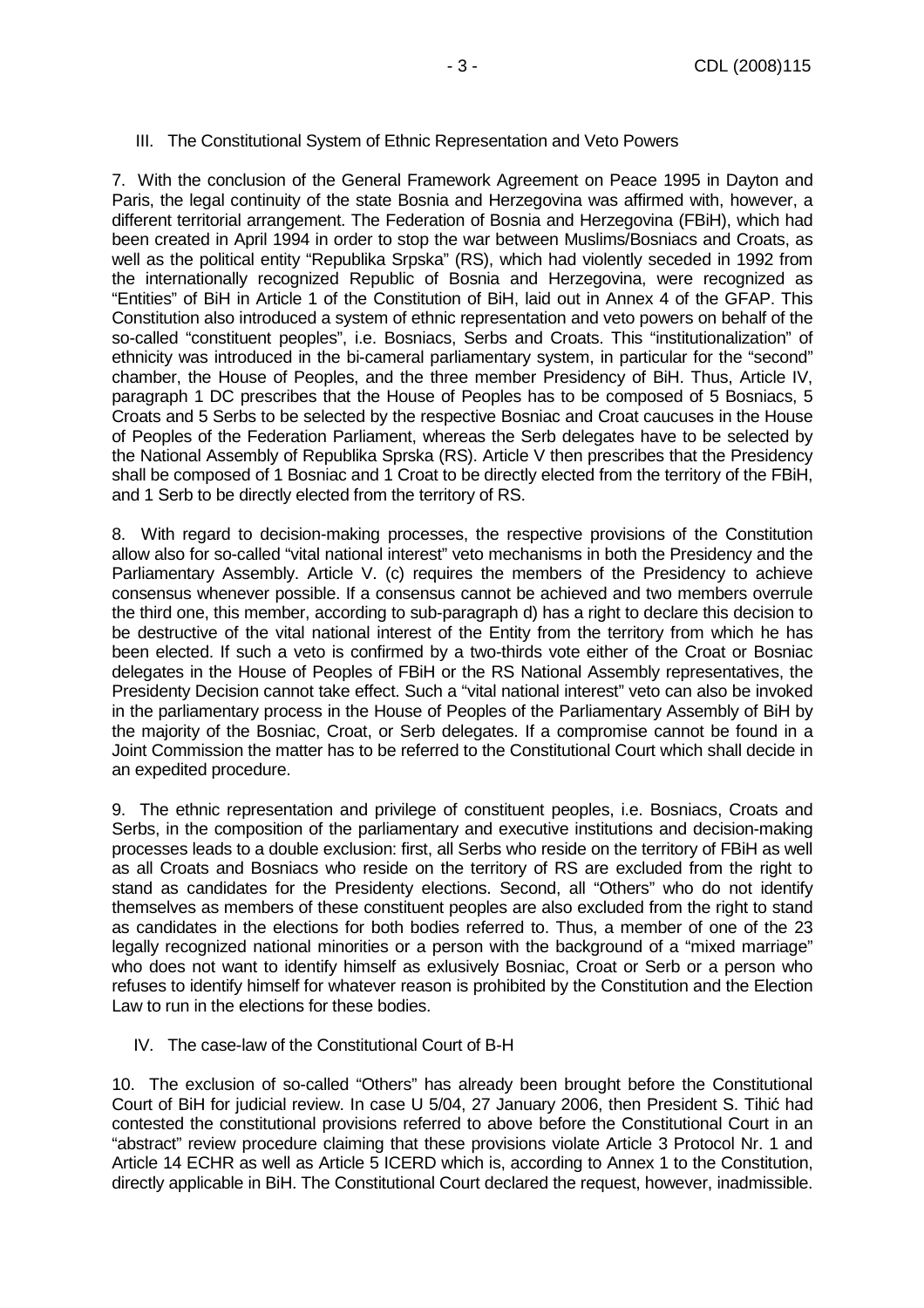The Court argued that the underlying problem to be resolved was the relationship in a supposed legal hierarchy between the Dayton Constitution and the ECHR. Thus, the Court found that the legal problem to resolve was not "a dispute between the Entities or institutions" as required under Article VI. 3. (a), but a potential conflict between national and international law. Moreover, the Court argued that the ECHR would not enjoy superior rank in relationship to the Dayton Constitution since the ECHR were put in force in BiH by the Constitution itself.

11. The second case (U 13/05, 26 June 2006), was also brought before the Constitutional Court by President Tihić. This time he requested from the Court to review the conformity of the Election Law with Article 3 of Protocol Nr. 1, Protocol Nr. 12 to the ECHR and again Article 5 ICERD. Again the Constitutional Court declared the request inadmissible since the contested Article 8 of the Election Law excluding "Others" was a direct consequence of the provisions of the Dayton Constitution. In an interesting dissenting opinion, Judge Constance Grewe, argued that the system of ethnic representation of constituent peoples might have been justified in 1995 immediately after the war, but no longer with the recent ratification of the 12th Protocol of the ECHR.

12. The Constitutional Court examined the question of the compatibility of the exclusion of an applicant, a Bosniac living in the territory of Republika Srpska, from running as candidate in the elections for the Presidency of B-H with Article 25 ICCPR and Protocol Nr. 12 to the ECHR. The Court declared the appeal admissible, but rejected the claim on the merits (case AP 2678/06, 29 September 2006). It considered that the restriction of the right to stand in elections for the Presidency by operation of Article V of the Constitution and Article 8 of the Election Law could be justified in the light of the overall goal of the GFAP to preserve the peace in BiH by strengthening the position of the three constituent peoples through this exclusive power sharing arrangement.

- V. Violation of Article 14 read in conjunction with Art. 3 of Protocol No. 1 to the Convention
- A. Exclusion of the "Others" in the election of the Presidency

13. According to Article V 1 of the Constitution of B-H, the Presidency of B-H consists of three members: one Bosniac and Croat, each directly elected from the territory of the Federation, and one Serb directly elected from the territory of the Republika Srpska (see para. 7 above).

14. Thus, all members belonging to ethnic minorities living in the territory of B-H are denied the right to stand for elections as Member of the Presidency of B-H. This regulation is alleged to violate Article 14 of the Convention read in conjunction with Article 3 of Protocol No. 1 to the Convention.

15. The Venice Commission recalls at the outset that a violation of Article 14 of the Convention can only be assumed if the discrimination concerns a right guaranteed by the Convention.

16. The guarantees contained in Article 3 of Protocol No. 1 relate to the "choice of the legislature". According to the jurisprudence of the ECHR the interpretation of what is meant by "legislature" has to take into account the function of the relevant State organs within the constitutional structure of the State in question and to analyse its role in the overall legislative process.<sup>6</sup> Therefore it is possible to apply Article 3 of Protocol No. 1 to the election of the President, if it is "established that the office of the Head of the State had been given the power to initiate and adopt legislation or enjoyed wide powers to control the passage of legislation or the power to censure the principal legislation-setting authorities".<sup>7</sup>

 $\overline{a}$  $6$  ECtHR, Matthews v. the United Kingdom (GC), No. 24833/94 ECHR 1999-I§ 42, 49.

 $^7$  ECtHR Boskoski v. the Former Yugoslaw Republic of Macedonía, No. 11676/04.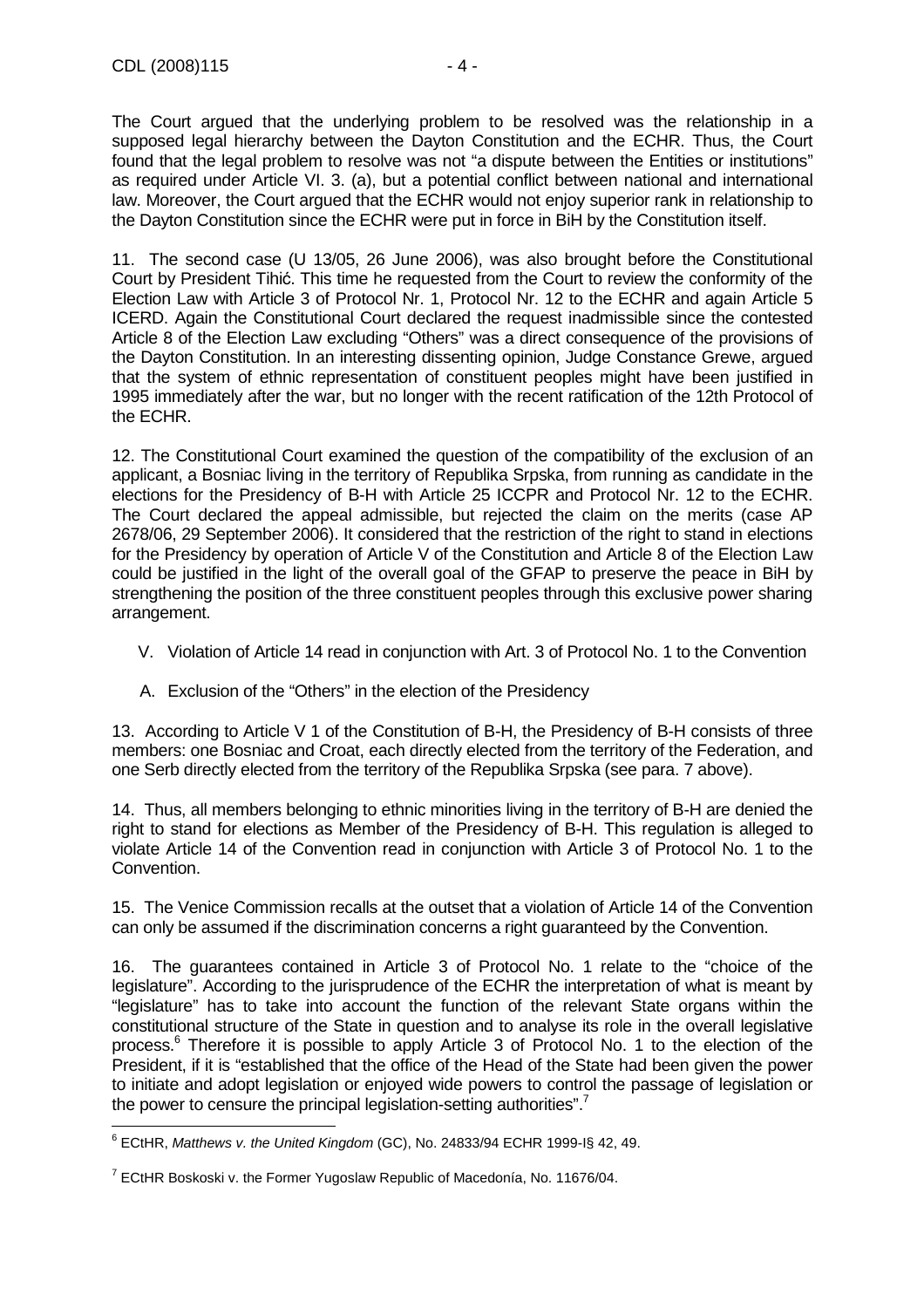17. This is not the case in Bosnia-Herzegovina. According to the Constitution, the collective Presidency exerts classical executive functions such as the conduction of foreign policy or the execution of the decisions of the Parliamentary Assembly. It does not have the right to initiate legislation or to control the passage of legislation. The right to veto fixed in Article V 2 d) of the Constitution applies only to Presidency Decisions (Article V 2 b, Art. V 3 a). The right to determine the own rules of procedure is also restricted to organising the functioning of the Presidency itself and does not confer real legislative powers. The fact that the Presidency has the power to propose on the recommendation of the Council of Ministers, the annual budget to the Parliamentary Assembly is not sufficient for ascribing a legislative function to it. In similar cases the ECHR has already denied the applicability of Article 3 of Protocol No. 1 to the Convention.<sup>8</sup>

18. In view of the above, the Commission is of the opinion that Article 3 of Protocol No. 1 is not applicable to the elections to the Presidency of Bosnia Herzegovina.

B. Exclusion of the "Others" in the election of the House of peoples

19. The exclusion of all members belonging to the category of "Others" living in the territory of B-H from the right to stand for elections as Member of the House of Peoples of B-H is also alleged to violate Article 14 of the Convention read in conjunction with Article 3 of Protocol No. 1 to the Convention.

20. Contrary to the election of the Presidency, the election of the members of the House of Peoples is covered by Article 3 of Protocol No. 1. The House of Peoples forms part of the Parliamentary Assembly which is the main legislative body in Bosnia-Herzegovina.

21. According to the jurisprudence of the European Court of Human Rights, the Contracting States have a wide margin of appreciation<sup>9</sup> in designing their electoral systems in regard of the "differences in historical development, cultural diversity and political thought."<sup>10</sup>

22. On the other hand, different treatment on the basis of ethnicity can hardly ever be justified. Thus the Court explains in the case Timishev v. Russia: "Racial discrimination is a particularly invidious kind of discrimination and, in view of its perilous consequences, requires from the authorities special vigilance and a vigorous reaction. It is for this reason that the authorities must use all available means to combat racism, thereby reinforcing democracy's vision of a society in which diversity is not perceived as a threat but as a source of enrichment."<sup>11</sup> It further adds: "In any event, the Court considers that no difference in treatment which is based exclusively or to a decisive extent on a person's ethnic origin is capable of being objectively justified in a contemporary democratic society built on the principles of pluralism and respect for different cultures."<sup>12</sup> The case-law of the Court does not allow for any exclusions from groups of persons from participating in the political life of the country: "Although the Court notes that States enjoy considerable latitude to establish rules within their constitutional order governing

 8 See Boskoski v. the Former Yugoslav Republic of Macedonia No. 11676/04; Baskauskaite v. Lithuania, no. 41090/98, Commission decision of 21 October 1998; Habsburg-Lothringen v. Austria, no. 15344/89, Commission decision of 14 December 1989, Decisions and Reports 64, p. 211.

 $^9$  ECtHR, Mathieu-Mohin and Clerfayt v. Belgium judgment of 2 March 1987, Series A no. 113, p. 23, § 54.

<sup>10</sup> ECtHR, Zdanoka v. Latvia, No. 58278/00).

 $11$  ECtHR, Timishev v. Russia, No. 55762/00 and 55974/00, 56.

 $12$  EctHR, Timishev v. Russia, No. 55762/00 and 55974/00, 58.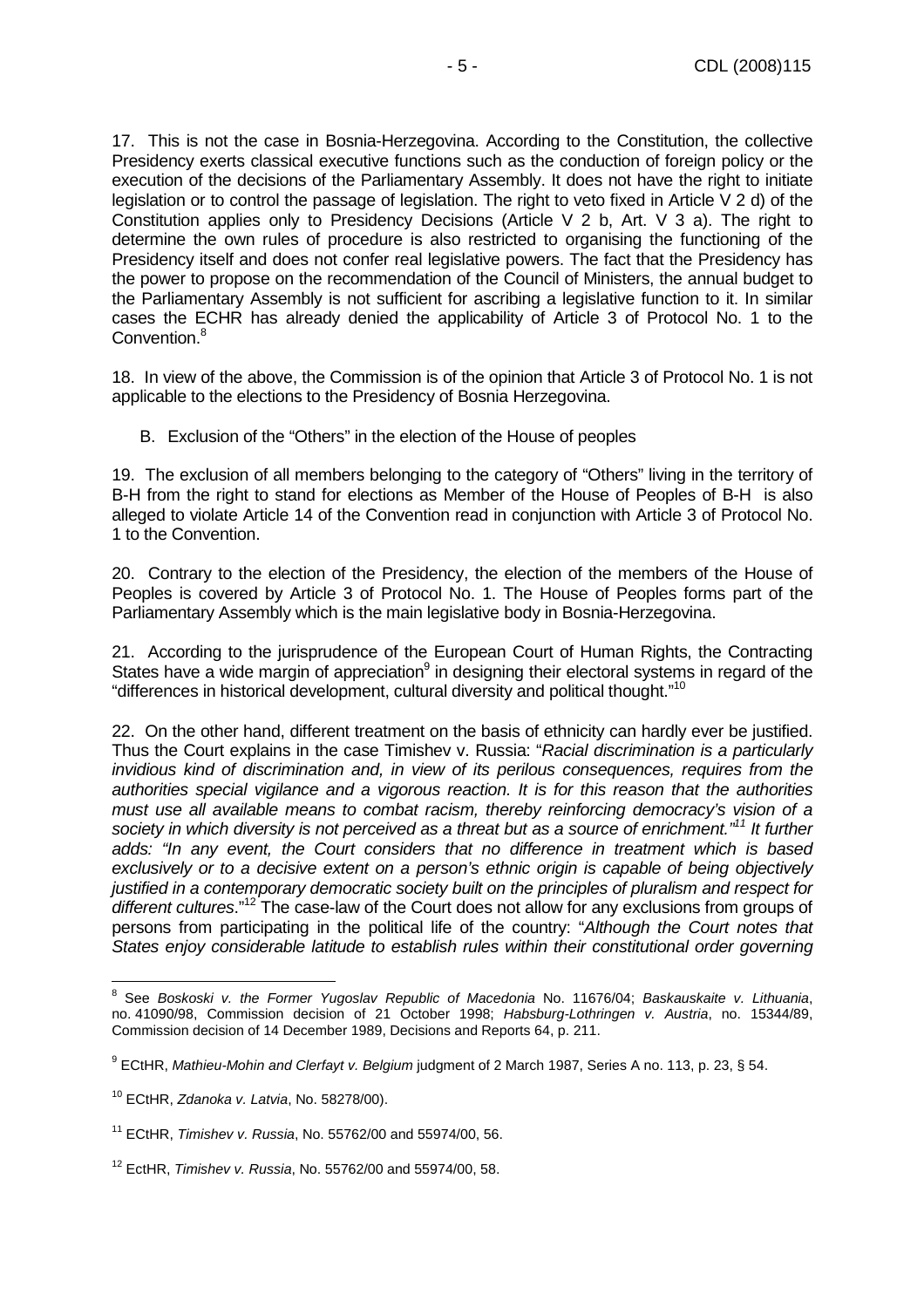parliamentary elections and the composition of the parliament, and that the relevant criteria may vary according to the historical and political factors peculiar to each State, these rules should not be such as to exclude some persons or groups of persons from participating in the political life of the country and, in particular, in the choice of the legislature, a right guaranteed by both the Convention and the Constitutions of all Contracting States."<sup>13</sup>

23. Despite the large margin of appreciation of the Contracting States in organizing their election systems, a system based on ethnic discrimination can therefore be justified only under truly exceptional circumstances. The Court regards minorities generally as especially vulnerable and therefore not only prohibits direct and indirect discrimination, but also requires protective measures.<sup>14</sup>

24. Conditions imposed on the right to stand for elections must be in pursuit of a legitimate aim and the means employed must be proportionate.<sup>15</sup>

25. As concerns the legitimacy of the aim pursued by the provisions at issue, the Venice Commission notes that in the negotiation of the Dayton Peace Agreement and the new Constitution for B-H, the predominant aim was to find a compromise between the different ethnic groups, the Bosniacs, the Serbs and the Croats and to achieve peace and stability in the region after the war.

26. The Venice Commission has already expressed its opinion on the legitimacy of the approach:

"In the present case, the distribution of posts in the State organs between the constituent peoples was a central element of the Dayton Agreement making peace in BiH possible. In such a context, it is difficult to deny legitimacy to norms that may be problematic from the point of view of non-discrimination but necessary to achieve peace and stability and to avoid further loss of human lives. The inclusion of such rules in the text of the Constitution at that time therefore does not deserve criticism, even though they run counter to the general thrust of the Constitution aiming at preventing discrimination."

27. It remains to be seen whether this approach continues to be jusfiied and the restriction on the right to be elected of the "Others" is still proportionate more than a decade after the end of the war, i.e. if the emergency situation is still present<sup>17</sup>.

 $\overline{a}$  $13$  ECtHR, Aziz vs. Cyprus, No. 69949/01. § 28.

<sup>&</sup>lt;sup>14</sup> ECthr, D.H. and others v. the Czech Republik, No. 57325/00.

<sup>&</sup>lt;sup>15</sup> ECtHR, Mathieu-Mohin and Clerfayt v. Belgium, Gitonas and Others v. Greece, Zdanoka vs. Latvia

<sup>&</sup>lt;sup>16</sup> Venice Commission, Opinion on the constitutional situation in Bosnia and Herzegovina CDL-AD (2005) 004, § 74.

<sup>&</sup>lt;sup>17</sup> In its Opinion on Bosnia and Herzegovina, adopted on 27 May 2004, the Advisory Committee on the Framework Convention for the Protection of National Minorities stated, in relation to the constitutional provisions resulting in the exclusion of the Others from the Presidency and the House of Peoples: "[the Advisory Committee] … considers that such arrangements raise issues of discrimination. While it may be said that they pursue a legitimate aim, namely to ensure equal representation of the three constituent peoples, their proportionality is questionable in terms of totally excluding in particular persons belonging to national minorities from accessing key-positions in public life. This therefore raises issues of compatibility with Article 4 of the Framework Convention. Notwithstanding that the institutional framework deriving from the Constitution and therefore from the GFAP has been instrumental in securing stability in Bosnia and Herzegovina and that amending the Constitution can only be envisaged once a broad consensus among political forces and constituent peoples has emerged at the national level, the Advisory Committee is of the opinion that consideration should be given to finding ways and means of remedying the total exclusion of persons belonging to national minorities from the abovementioned posts, even if this cannot be achieved in the short term" (paragraph 39).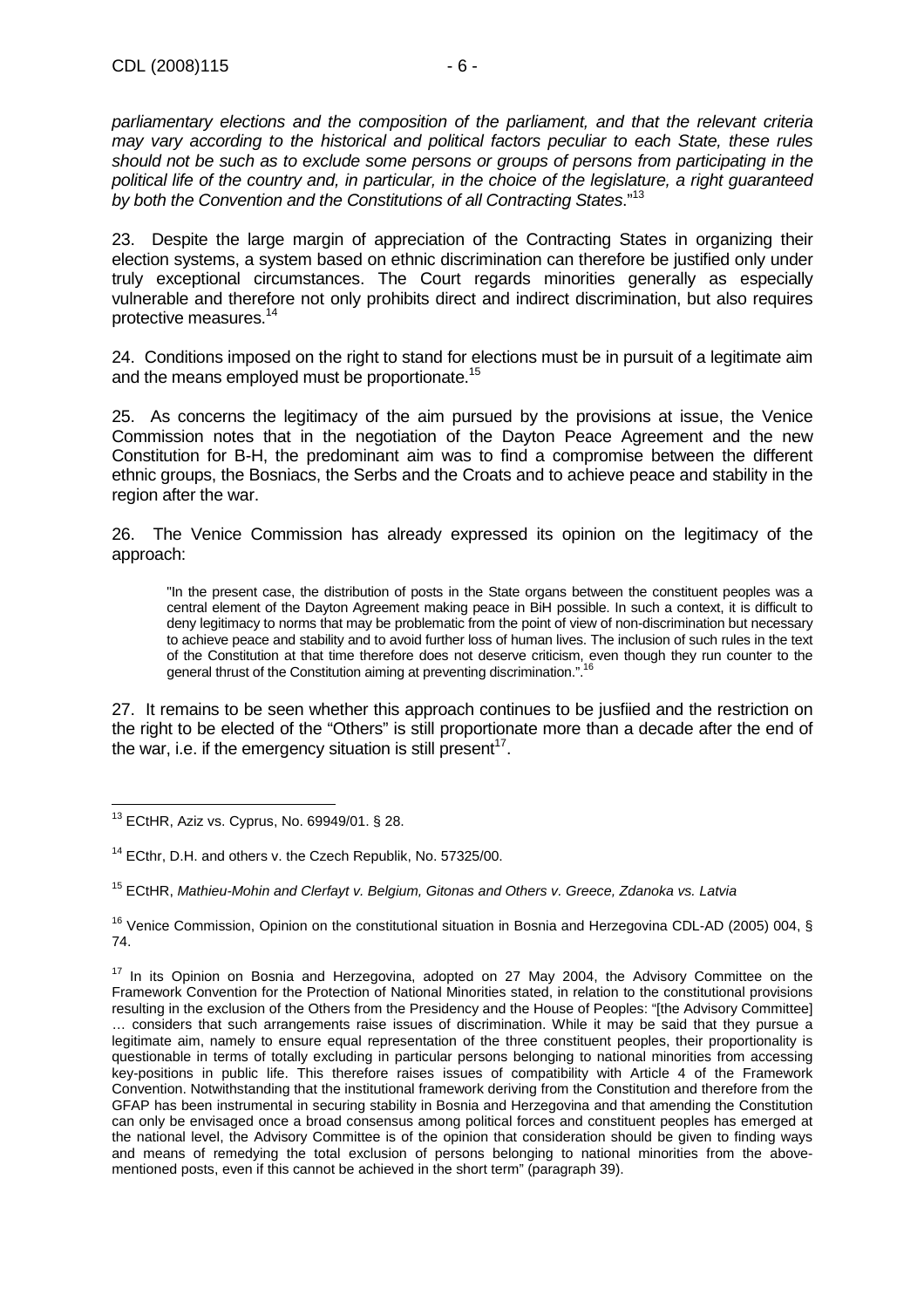28. In its Opinion on the constitutional situation in Bosnia and Herzegovina of 2005, the Venice Commission stated that:

"This justification has to be considered, however, in the light of developments in BiH since the entry into force of the Constitution. BiH has become a member of the Council of Europe and the country has therefore to be assessed according to the yardstick of common European standards. It has now ratified the ECHR and its Protocol No. 12. As set forth above, the situation in BiH has evolved in a positive sense but there remain circumstances requiring a political system that is not a simple reflection of majority rule but which guarantees a distribution of power and positions among ethnic groups. It therefore remains legitimate to try to design electoral rules ensuring appropriate representation for various groups.

This can, however, be achieved without entering into conflict with international standards. It is not the system of consensual democracy as such which raises problems but the mixing of territorial and ethnic criteria and the apparent exclusion from certain political rights of those who appear particularly vulnerable. It seems possible to redesign the rules on the Presidency to make them compatible with international standards while maintaining the political balance in the country.<sup>3</sup>

29. In 2006, the Constitutional Court of Bosnia and Herzegovina argued that, at that time, there was still an objective and reasonable justification for the differential treatment of the different ethnicities in Bosnia-Herzegovina (the decision did not concern the exclusion of the "Others", but the special election system based on a combination of the territorial and ethnical principle; see para. 12 above) because of "the specific nature of the internal order of Bosnia and Herzegovina that was agreed upon by the Dayton Agreement and whose ultimate goal was the establishment of peace and dialogue between the opposing parties."<sup>19</sup>

30. The Constitutional Court further held that the restrictions were "proportionate to the objectives of general community in terms of preservation of the established peace, continuation of dialogue, and consequently creation of conditions for amending the mentioned provisions of the Constitution of Bosnia and Herzegovina and Election Law."<sup>20</sup> In his concurring opinion Judge Feldmann underlined that this justification was only temporary, but "that the time has not yet arrived when the State will have completed its transition away from the special needs which dictated the unusual architecture of the State under the Dayton Agreement and the Constitution of Bosnia and Herzegovina."<sup>21</sup>

31. Contrary to the opinion of the majority of judges, Judge Grewe argued in her dissenting opinion "that the current situation in Bosnia and Herzegovina does not justify at this moment the differential treatment of the appellant's candidacy in relation to the candidacy of other candidates ...".<sup>22</sup> She accepted that specific measures were necessary, but stressed that "the Dayton Agreement architecture is evolving and has to adapt to the different states of evolution in  $\mathrm{BiH}$ ."23

32. The Venice Commission agrees with the Constitutional Court of B-H that it is necessary to have a framework for the "continuation of dialogue". It might even be necessary to uphold

 $\overline{a}$ <sup>18</sup> CDL-AD (2005) 004, §§ 74-76.

 $19$  Decision of the Constitutional Court of BiH AP-2678/06 – 2006, 21.

 $20$  Decision of the Constitutional Court of BiH AP-2678/06 - 2006, 22.

 $21$  Concurring Opinion of Judge Feldmann to the Decision of the Constitutional Court of BiH AP-2678/06 – 2006, 3.

<sup>&</sup>lt;sup>22</sup> Concurring Opinion of Judge Grewe to the Decision of the Constitutional Court of BiH AP-2678/06 – 2006.

 $^{23}$  Concurring Opinion of Judge Grewe to the Decision of the Constitutional Court of BiH AP-2678/06 – 2006.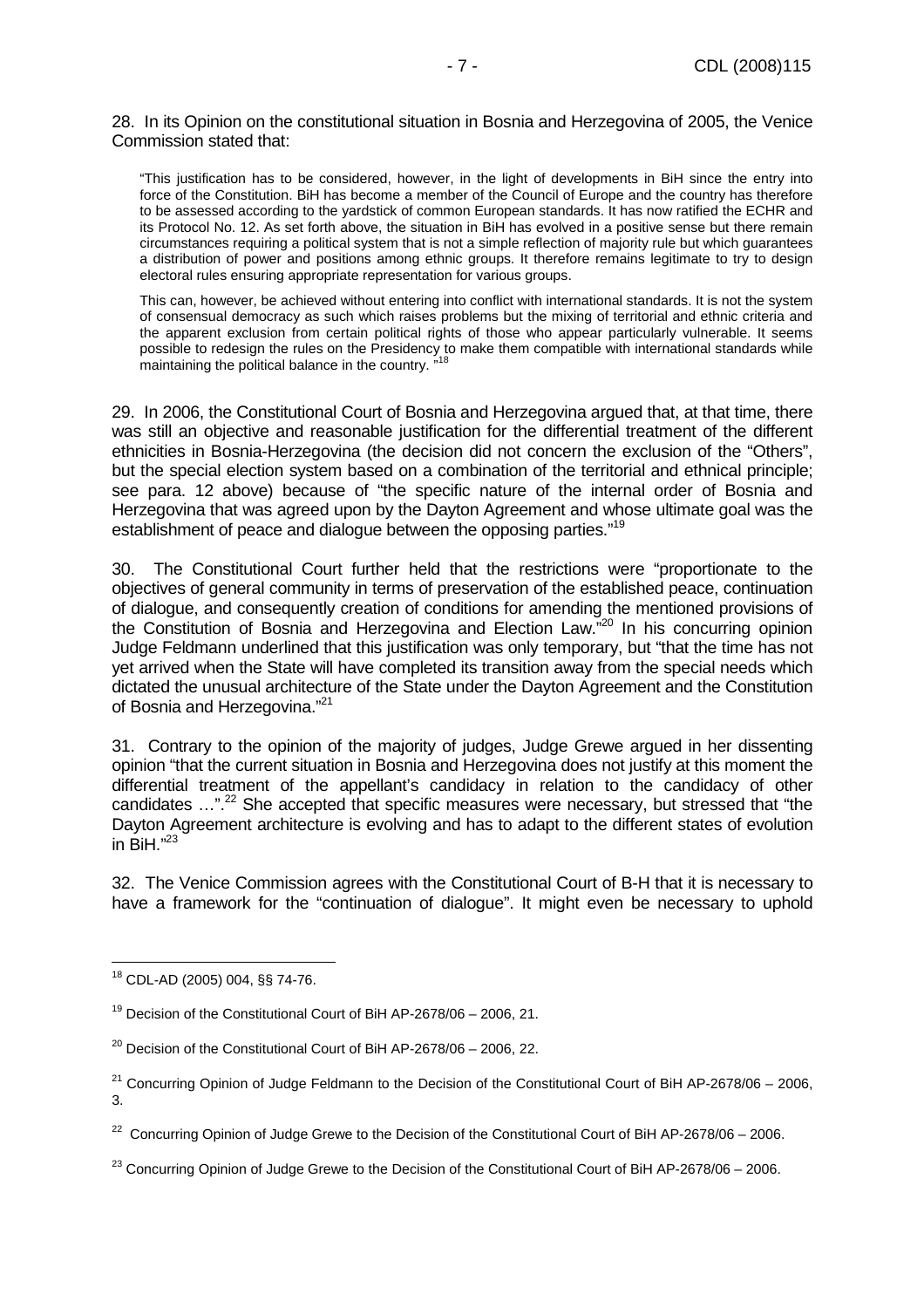specific regulations in order to guarantee a fair representation of the different ethnicities living in B-H.

33. The Commission however does not find that it is justified to exclude the "Others" from this dialogue and from certain parts of the political decision-making process on a permanent basis. Even if special constitutional arrangements are still deemed necessary for the inter-action between the constituent peoples, this does not justify the complete exclusion of third persons. On the contrary, the inclusion of third persons might help to overcome the stalemate in Bosnia-Herzegovina. The long time that has elapsed since the elaboration of the Dayton Peace Treaty proves that the solution found in 1995 does not really help to overcome the problems in Bosnia-Herzegovina. It is not proportionate to nullify rights guaranteed in the Convention in order to preserve a constitutional structure that has not helped to acquire the desired results within a period of about 13 years.

34. In this context, the Venice Commission recalls that the "Others" are defined by exclusion from the three constituent peoples (see para. 9 above). Whether or not one belongs to one of the constituent peoples does not result from legal criteria, but from mere sociological ones. As a consequence, the "Others" in Bosnia-Herzegovina comprise not only persons who, like the applicants, consider themselves to belong to a specific group (Jews or Roma); they also comprise anyone (including people in ethnically mixed marriages) who refuses to define himself or herself as belonging to one of the constituent peoples. The notions of "constituent peoples" and of "others" therefore lead to a stratification of society which, instead of appeasing ethnic tensions, exarcebates them, given that part of the civic prerogatives depend on whether or not one belongs to a constituent people. The passing of time is thus a problematic factor.

35. The Commission further notes that there is a striking contrast between the system under consideration and the Entities´ Constitutions. At the level of the Entities, not only constituent peoples, but also Others are included into the ethnic quota system. All of them are represented in the respective second chamber, the cabinets and the judiciary. The regulations on ethnic representation and participation in the Entity constitutions give thus clear evidence that there is a mechanism of power sharing which does not automatically lead to the total exclusion of the category of Others from the right to stand as candidates in elections. Through the introduction of the category of "Others" into the constitutional mechanisms for ethnic representation and participation also at state level, the conflict arising under the Dayton Constitution between the group rights of constituent peoples on the hand and the individual human right to vote and to stand as a candidate in elections could be avoided.

36. Neither is the differential treatment justified by the inability of the political players to find a compromise on a new constitutional architecture. As B-H has become a member of the Council of Europe and ratified the relevant human rights acts, it has acknowledged its willingness to live up to the standards set in these documents.

37. One can indeed notice a significant change of mentality in B-H. This can be explained, at least in part, by the increasing connections of B-H with the European Union and by the ensuing need for global reforms.

38. A tangible proof of the above is the attempt to reform the constitution in March 2006. This attempts failed, but hardly, which shows a real readiness to change the basic functioning of the institutions in B-H. This attempted constitutional reform further shows that the choice does not need be a radical one. In order to conform to the ECHR, it is not necessary to dismantle totally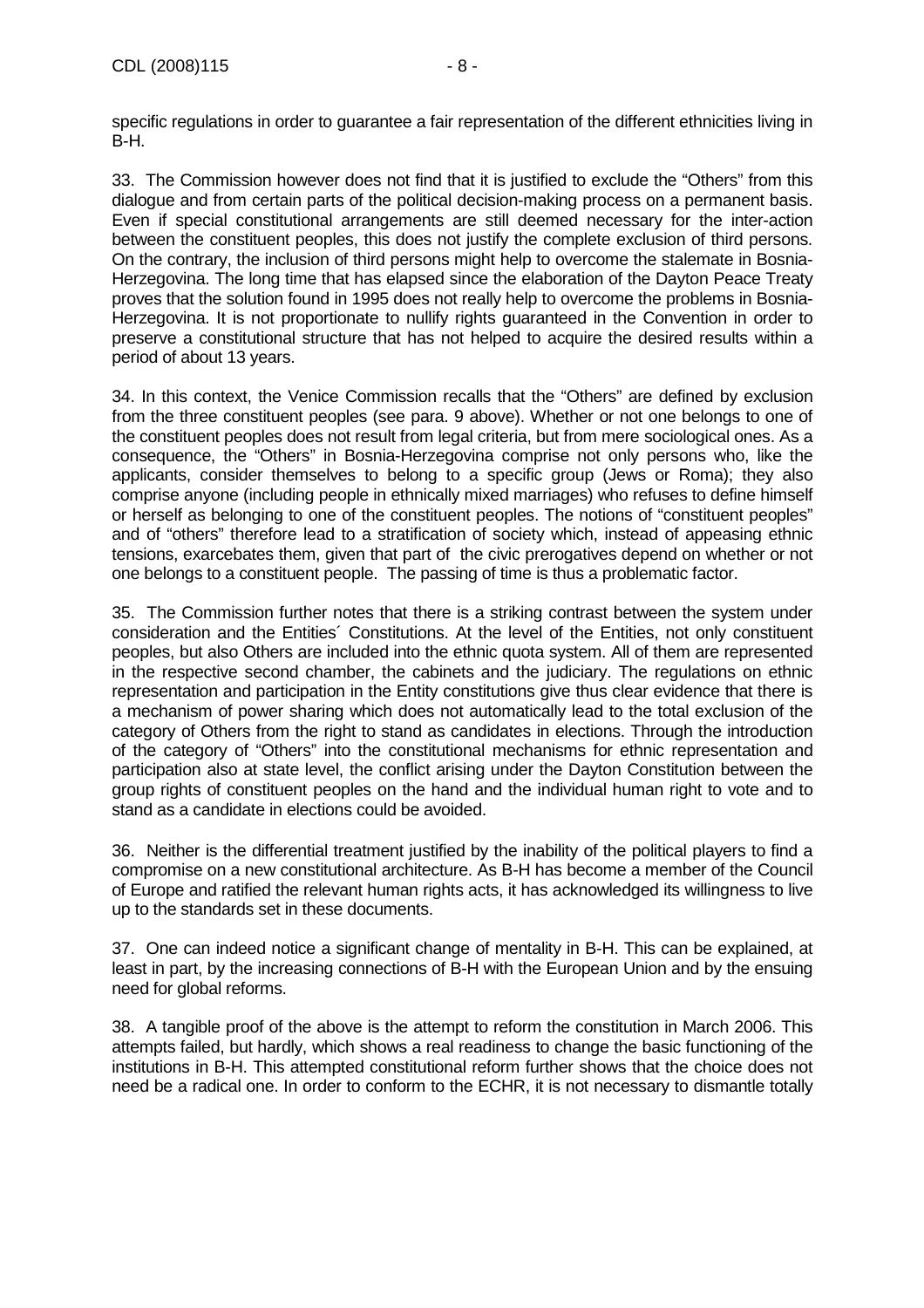the system set up by the Dayton Agreement, which can maintain a certain legitimacy, as the Constitutional Court of B-H indicated $^{24}$ .

39. In conclusion, in the Venice Commission's opinion the provisions of the Constitution and the Electoral Code leading to the exclusion of the "Others" in the election of the House of Peoples cannot be considered proportionate and are therefore at variance with Article 14 read in conjunction with Article 3 of Protocol No. 1 of the Convention.

 $\overline{a}$ 

<sup>&</sup>lt;sup>24</sup> See in this respect the Preliminary Opinion on the draft amendments to the Constitution of Bosnia and Herzegovina (CDL (2006)027), especially at §§ 22 to 27. See also the Opinion on Different Proposals for the Election of the Presidency of Bosnia-Herzegovina (CDL (2006)004).